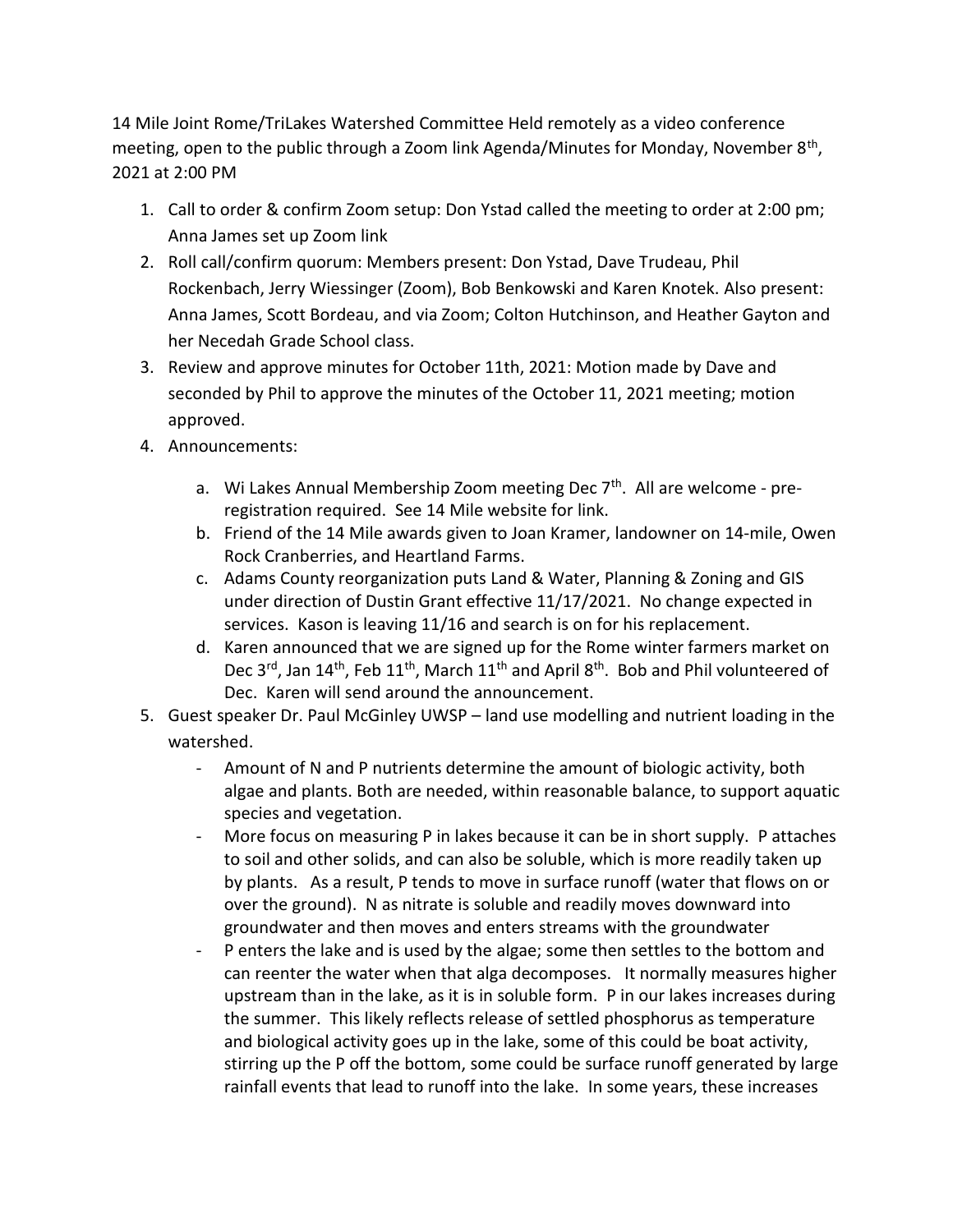could be during periods of lower flow into and out of the lake which makes the lake concentration more sensitive to phosphorus additions.

- Sherwood's deep hole reports phosphorous highest in Aug/Sept
- Algae increases with heat and increasing phosphorus concentrations
- Oligotrophic = few foods for plants
- Eutrophic = excessive richness of nutrients in a water body, frequently from runoff from lakeshore and upstream, causing a dense growth of plant life.
- Our lakes are at 990 to 1020 feet above sea level. The watershed begins in the east at **1100** feet above sea level, resulting in water movement from east to west to the Wisconsin River basin.
- Annual rainfall is 32" (long term average, some years more, some years less). Given evapotranspiration of about 22', our annual flow is 10". That equates to about 12 billion gallons throughout the entire watershed annually, or, an average of about 50 Cu Ft per second leaving the watershed if the amount leaving is about equal to the amount entering (of course the water spends hours to years to decades between the time it enters and the time it leaves depending on the path the water takes).
- Phosphorus is present in soil and plants. As a result, land contains a lot of phosphorus – we can work out the quantities for our area, but one study showed there was about 350,000 lbs of P per square mile of land
- Cover crops may help keep N from moving into groundwater and we need more research on this. Cover crops can also improve soil structure and reduce surface runoff (and wind erosion) and that should help keep P on the land. Again, this is an area where measurements and mass balance models might help us get a better understanding of opportunities. Cover crops may help N to move through the soil vertically for uptake in the root zone, versus running off into surface water.
- Measurements on Sherwood show Nitrogen in the nitrate form is highest early in year, lowest in late summer and fall. This likely corresponds to how nitrate is used during the growing season Maybe coincides with growing season, upstream and around lakes? P highest in summer in the lake corresponding to release from sediment and any other additions during this low flow period.
- Any N not taken up as the water moves through the plant's root layer typically ends up in groundwater. We are still learning how this nitrogen impacts lakes. Denitrification could be important to release into the air as nitrogen gas.
- 6. Status –- 9 Key Element Plan/Resource: Anna James reported that applications were received and interviews conducted. None met the qualifications, and the application process remains open. Paul P reported on 11/10 that 3 additional applications have been received.
- 7. Capacity Building Key Point Review Rachael reviewed the list to bring us up to speed and to update actions since last review. Rachael will distribute the updates for task scheduling at our Dec meeting.
- 8. Standing Committees